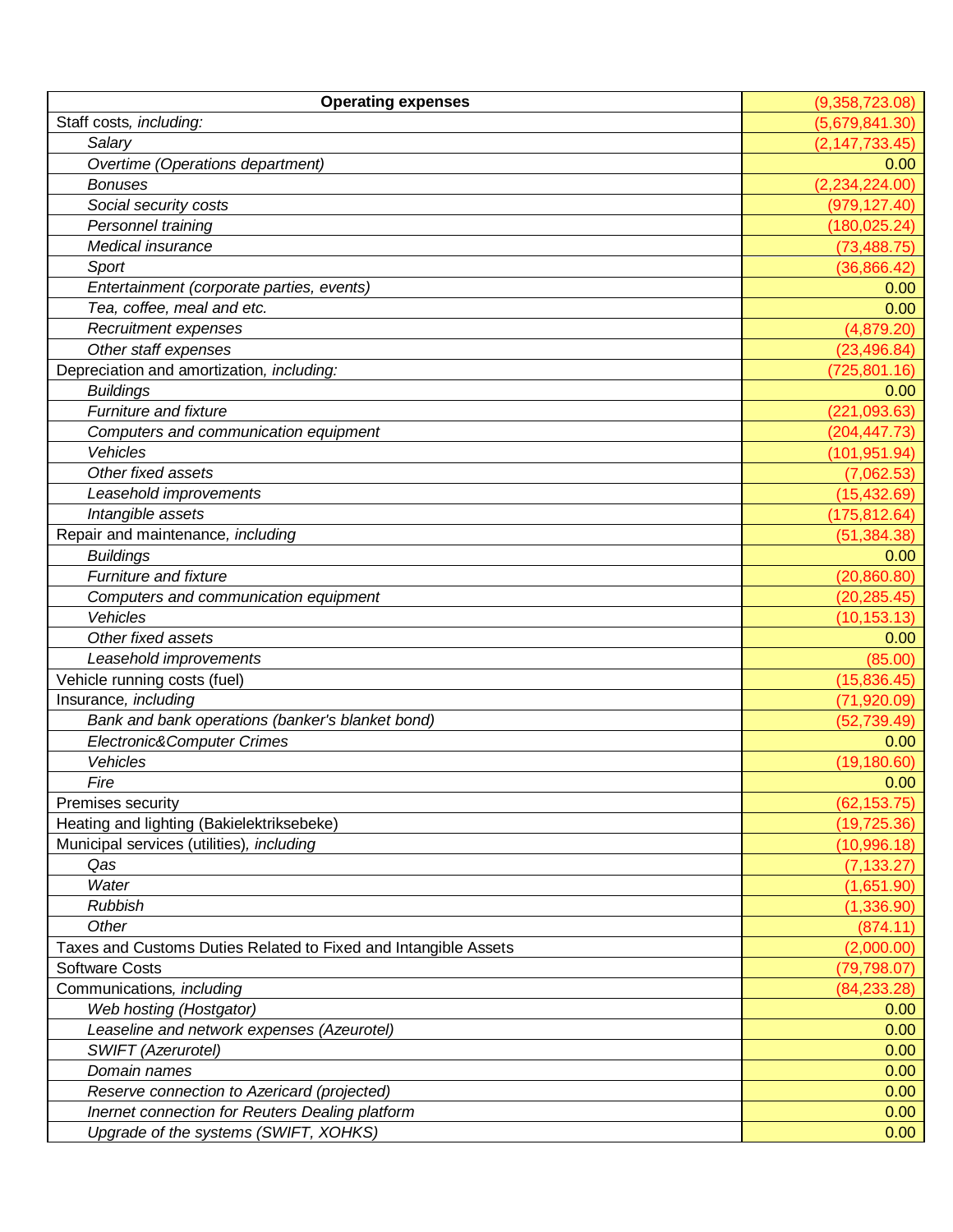| Delta Telecom                                                            | (3,512.04)    |
|--------------------------------------------------------------------------|---------------|
| Fiber Optic Linkfor Video Conferencing (Main office - Pasha Holding)     | 0.00          |
| Fineco                                                                   | (270.00)      |
| Market Az                                                                | (375.00)      |
| Reuter                                                                   | (15, 486.51)  |
| Telephone expenses (Azercell)                                            | (33, 148.26)  |
| Telephone expenses (Aztelecom)                                           | (12, 817.56)  |
| Telephone expenses (BTRIB)                                               | 0.00          |
| SMART(Maintenance of ATM communication links)                            | 0.00          |
| Khatai Telephone Office                                                  | (357.60)      |
| Ezizbeyov Telephone Office                                               | 0.00          |
| ULTEL (Internet+DNS)                                                     | (10, 294.37)  |
| Courier                                                                  | (6,021.67)    |
| Other                                                                    | (1,950.27)    |
| Printing expenses, including                                             | (16, 623.73)  |
| APA daily economic bulletin                                              | 0.00          |
| APA analytics, twice a month                                             | 0.00          |
| Turan information agency, database on economy sectors                    | 0.00          |
| Turan information agency, specialized finance-banking weekly report      | 0.00          |
| Financial Times, online accsess, USD per year                            | 0.00          |
| Other                                                                    | (16,623.73)   |
| Office supplies, stationery                                              | (25,689.94)   |
| Marketing and advertising costs                                          | (380, 933.83) |
| Advert                                                                   | (297, 225.83) |
| Gifts                                                                    | 0.00          |
| PR events                                                                | 0.00          |
| Promo materials                                                          | (83,708.00)   |
| <b>Business trip expenses</b>                                            | (299, 449.87) |
| Professional services, legal and consultancy, including:                 | (633, 773.55) |
| External Audit (Ernst& Young)                                            | (130, 045.44) |
| PWC (tax consulting)                                                     | (24,094.07)   |
| Consulting on design work                                                | (13,046.95)   |
| BBDO (consulting on strategic, brand and etc.)                           | (110, 612.79) |
| Dergachev Associates (Private banking)                                   | (334, 264.54) |
| <b>IT Audit</b>                                                          | 0.00          |
| Other                                                                    | (21, 709.76)  |
| Operating leases, including                                              | (113, 764.27) |
| Port Baku                                                                | 0.00          |
| Head office (future Private Banking branch)                              | (63,953.50)   |
| Shuvelan branch (including rental, cleaning services, parking, security) | (31, 252.82)  |
| <b>Bridge Plaza</b>                                                      | (12,744.00)   |
| Central branch                                                           | (5,813.95)    |
| Other services fees, including                                           | (48, 728.71)  |
| Deposits Insurance Fund                                                  | (21, 476.02)  |
| <b>National Deposit Center</b>                                           | (3, 126.92)   |
| Interbank Currency Exchange                                              | (692.72)      |
| Other (outsoursing)                                                      | (23, 433.05)  |
| Membership and license fees, including                                   | (18, 442.67)  |
| Azerbaijan Banking Associate                                             | (8, 256.67)   |
| Interbank Currency Exchange                                              | (140.00)      |
| <b>AMCHAM</b>                                                            | (2,500.00)    |
|                                                                          |               |